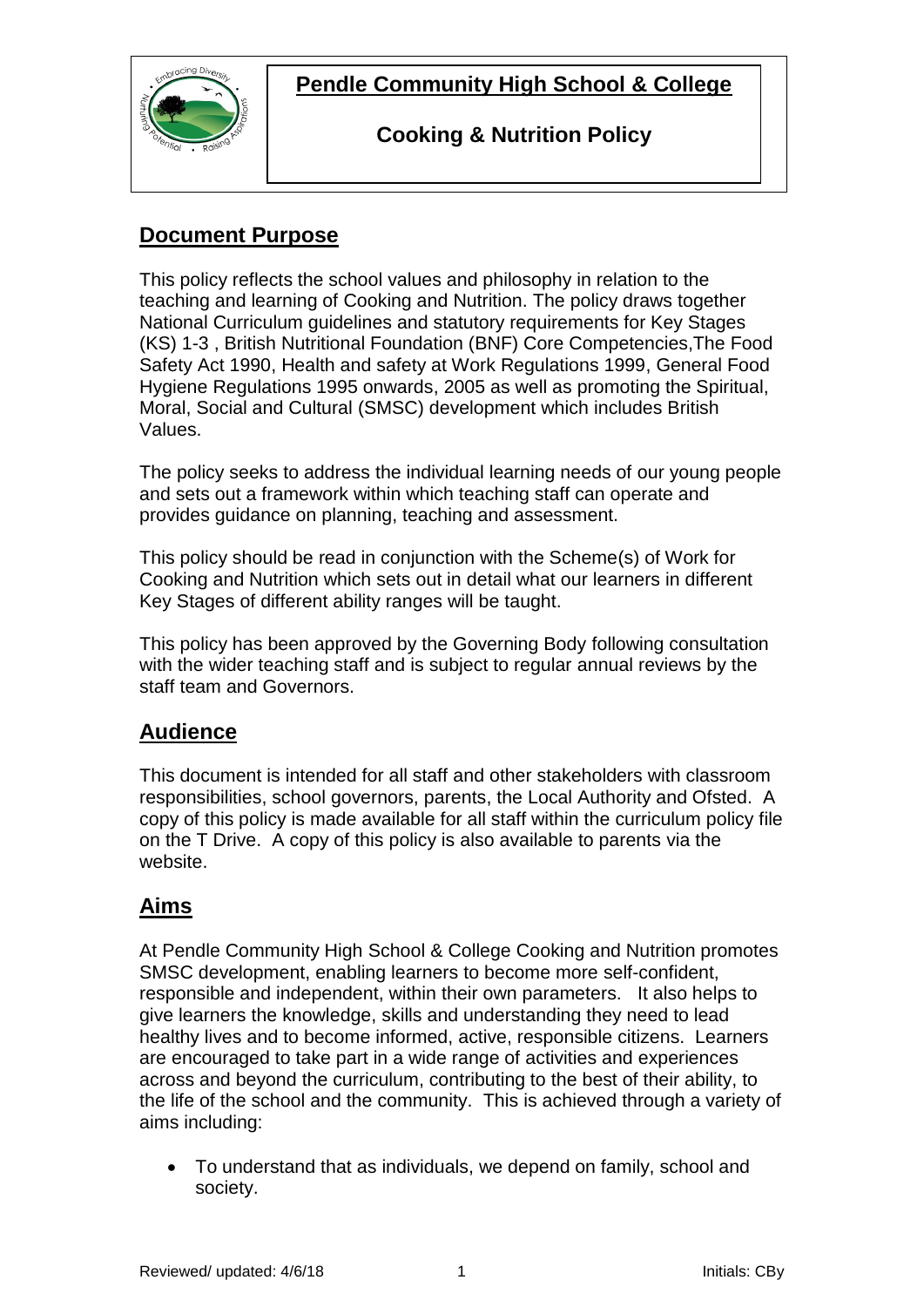

## **Cooking & Nutrition Policy**

- To use appropriate behaviour, according to the situation.
- To relate positively to others.
- To exercise personal responsibility and initiative.
- To enable learners to value, respect and be proud of their own cultural background and understand the traditions of other cultures.
- To recognise and challenge stereotypes and discrimination.
- For learners to develop a sense of personal worth.
- To foster learner's appreciation of the significance, awe and wonder of life.
- To be able to understand the difference between right and wrong.

### **Subject Aims for Cooking and Nutrition**

- To provide all learners with an opportunity to experience, engage and participate in all aspects of Cooking and Nutrition where health and safety allows.
- To understand the principals of nutrition and learn basic cooking skills and how to produce basic, healthy dishes.
- To develop a love of cooking predominantly savoury, healthy foods.
- To enable learners to explore their food likes and dislikes then to help them make informed choices in order to maintain a healthy life style.
- To provide practical opportunities for all learners to make healthy and good quality dishes or meals.
- To understand where food comes from, seasonality, how foods are grown and animals are reared/caught and processed.
- To develop an understanding of personal and food hygiene.
- To develop skills, knowledge and understanding to the best of each learner's ability, using a range of ingredients, tools, cooking techniques and electrical technologies safely.
- To nurture creativity and innovation through designing and making as well as adapting recipes.
- To learn crucial skills for life with the aim of becoming independent with regard to feeding themselves and hopefully others, affordably and well.

### **Strategies for putting policy into practice:**

- Staff are considerate of learners' individual needs, for example dietary, religious or feeding requirements.
- Realistic food environments or simulations are used to increase the understanding and experience of learners.
- Batch production techniques and repetition of skills are used whilst ensuring progression in learning takes place.
- Equipment is used creatively or specialist equipment (E.g. Big Point, speaking scales and jugs for VI students and switch box to activate electrical equipment.) put in place to allow access for all learners where Health and Safety allows.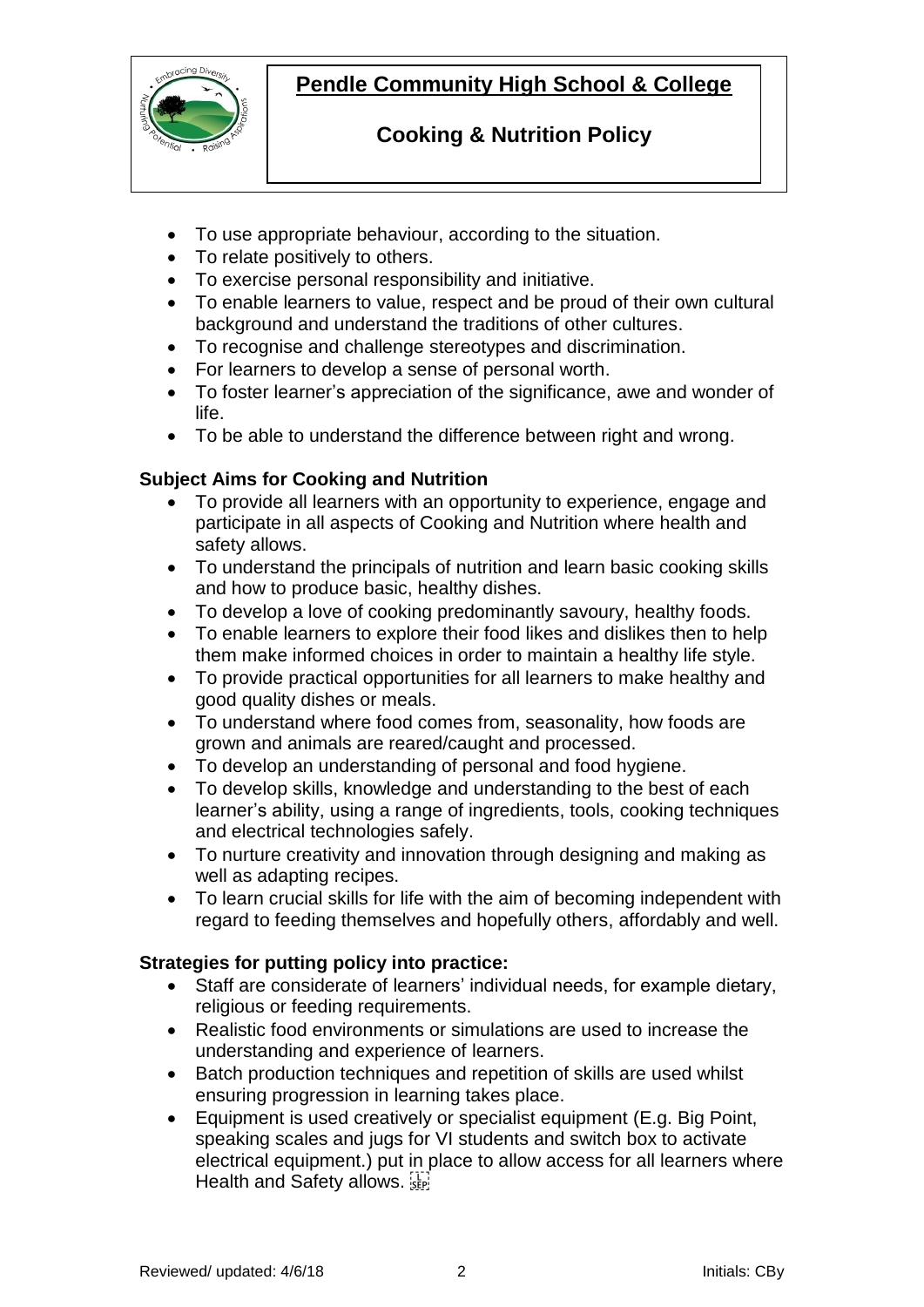

**Cooking & Nutrition Policy**

# **Time Allocation / Cross-Curricular Links**

The subject of Cooking and Nutrition is allocated the appropriate amount of time, taking into account NC guidance, to provide all learners with a broad and balanced curriculum, which is appropriate for their needs. For some learners the breadth and balance of the curriculum is addressed through personalised timetables.

This subject affords opportunities to link to other curriculum areas such as:

- **Literacy:** Opportunities for reading recipe cards, information giving PowerPoints, interactive whiteboard games and posters. Writing opportunities to record evaluations, personal preferences, instructional texts, writing/re-drafting and adapting recipes and creating menus.
- **Numeracy**: Using scales to weigh in g, kg; measuring jugs to measure in l, ml. Counting equipment. Time: to calculate cooking times. Fractions to divide food into halves, doubling, quarters. Sorting plants and farm animals. Sequencing. Data collection. Exploring expiry dates on labels and learning to understand the 'traffic light' system displayed on labels.
- **Digital Literacy**: Creating surveys, data presentation using digital graphs & charts. Creating PowerPoints to share information, cameras to record food production, IAWB games to reinforce nutritional information. Research information on the web. Interactive on-line webinar with Food a Fact of Life.
- **Science**: Year 2
- Find out about and describe the basic needs of animals, including humans, for survival. (water, food and air)
- Describe the importance for humans of exercise, eating the right amounts of different types of foods, and hygiene.
- **Science:** Year 3
- Identify that animals, including humans, need the right types and amounts of nutrition, and that they cannot make their own food; they get nutrition from what they eat.
- **Science**: Year 4
- Describe the simple functions of the basic parts of the digestive system in humans.
- Identify the different types of teeth in humans and their simple functions.
- **Science:** Year 6
- Recognise the impact of diet, exercise, drugs and lifestyle on the way their bodies function.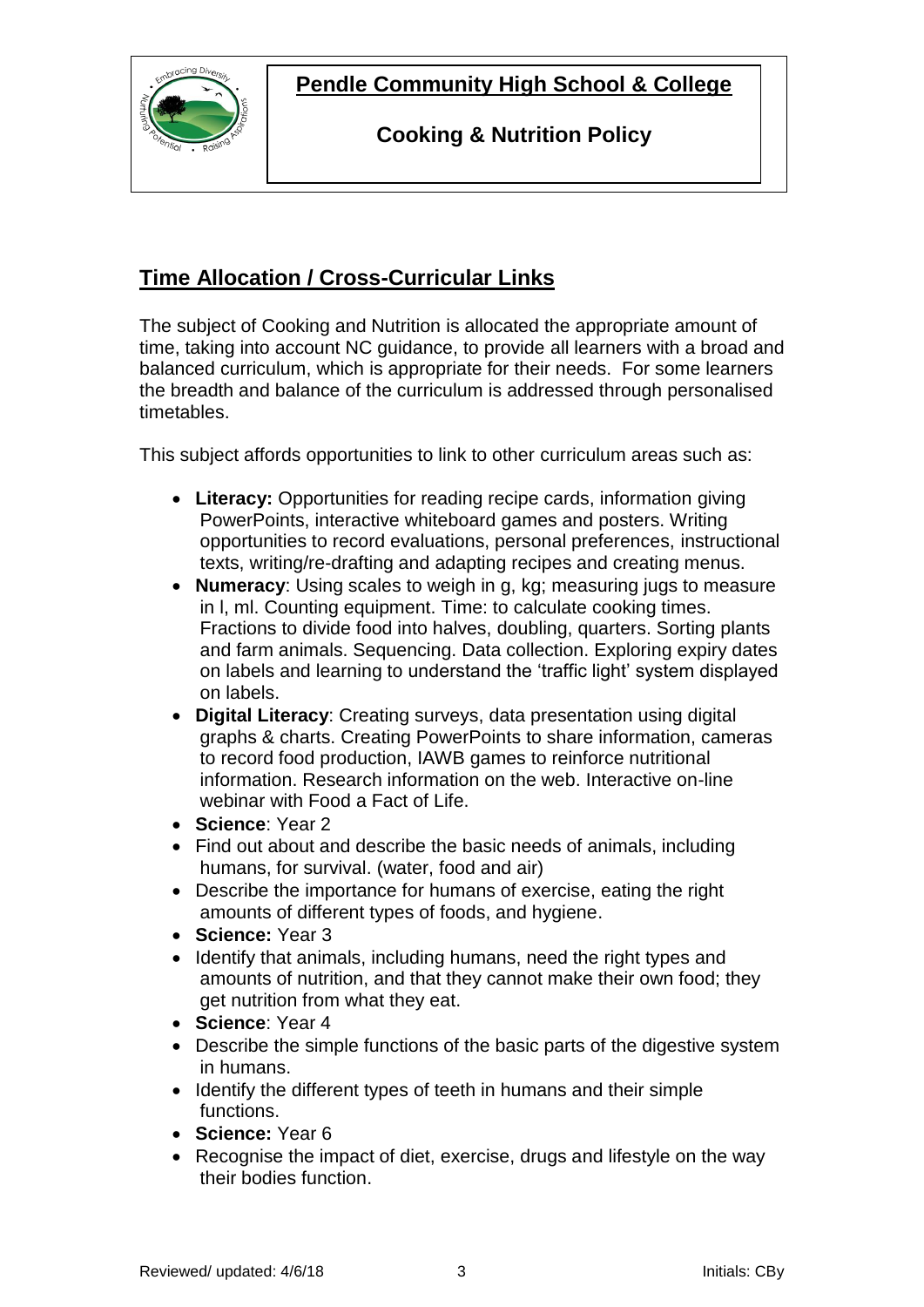

## **Cooking & Nutrition Policy**

- Describe the ways in which nutrients and water are transported within animals, including humans.
- **PSHE** KS1: What constitutes a healthy lifestyle? Including the benefits of physical activity, rest, healthy eating and dental health.
- To recognise opportunities to make their own choices about food, what might influence their choices and the benefits of eating a balanced diet?
- **PSHE** KS3: tasting healthy foods, packed lunch-boxes and their uses in our bodies.
- **PSHE** KS4: the food wheel, study own diet and how to improve lifestyles.
- **Geography:** Climate, where foods are grown and seasonality. Tasting different foods from around the world.
- **Vocational Education:** Links to careers and pathways. Catering, shop work, restaurants, cafes. Factory work and canteens.
- **Modern Foreign Languages:** Tasting foreign foods.
- **RE:** Observing and respecting different food rituals.

### **Meeting the needs of all learners within Cooking and Nutrition**

Our learners at Pendle Community High School & College have Moderate, Severe and / or Profound and Multiple Learning Difficulties including other associated difficulties such as Autism, Multi-Sensory, Visual & Hearing Impairment(s).

The wide range of needs of our learners holds no barrier to accessing the learning opportunities within Cooking and Nutrition.

For learners who have sensory impairments and/ or physical disabilities and for those who experience developmental delay, Cooking and Nutrition is based upon a multi-sensory approach, which starts from direct experience and progresses to structured activities and experiences using concrete materials.

To enable the staff at Pendle Community High School & College to fully address the range of needs of the learners and to enable us to show progression within the activities for the appropriate Key Stage; the Programmes of Study as outlined in the Scheme of Work for Cooking and Nutrition have been differentiated into 3 broad descriptions of learners:-

**Independent** learners are students who are able to communicate with fluency and who are able to make reasoned choices, work and act cooperatively in a small group and with varying support, work independently.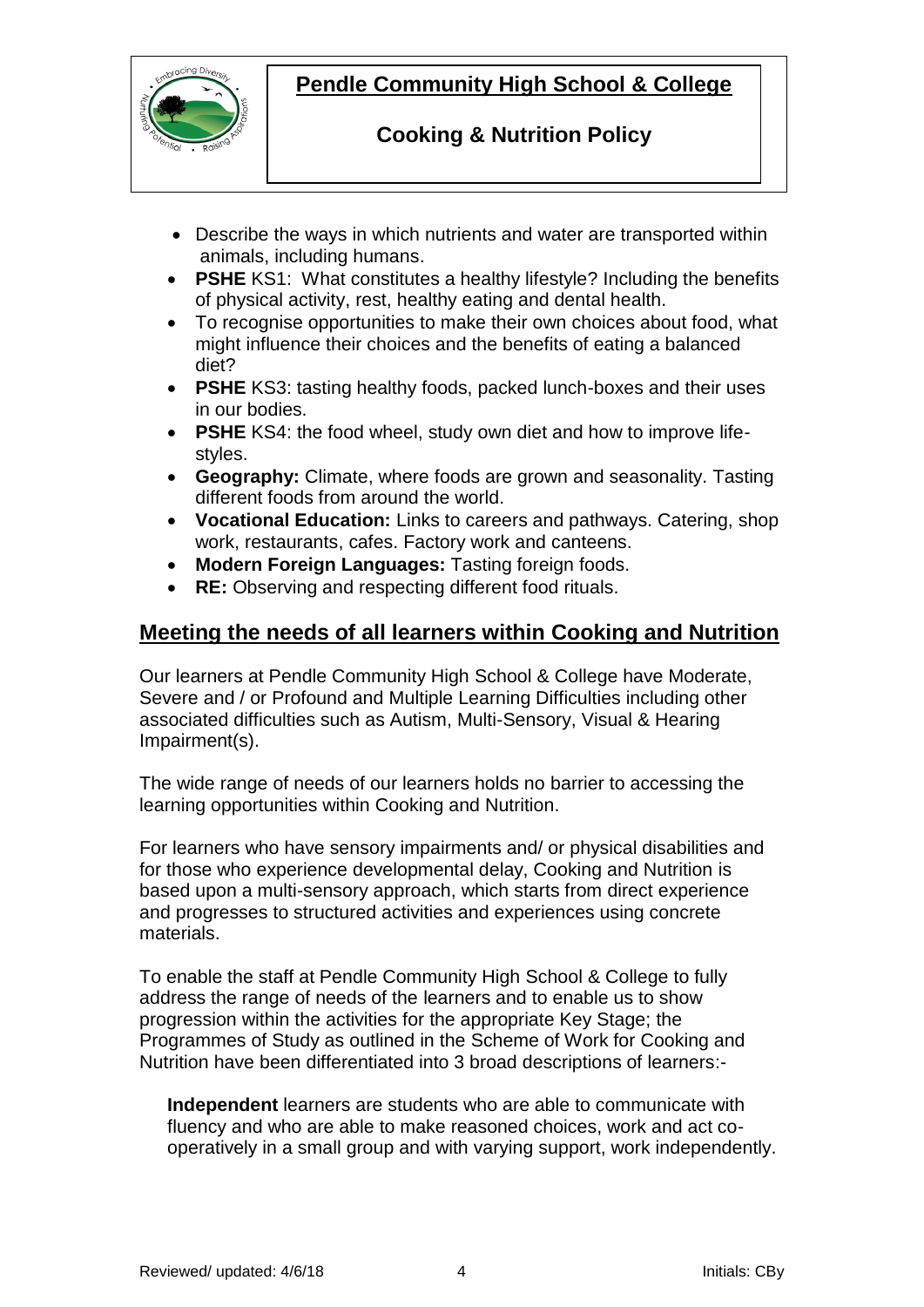

## **Cooking & Nutrition Policy**

 **Supported** learners are students whose learning is supported through structured patterns of communication and social activity to enable them to develop positive social behaviour.

Using this personal approach, teachers can devise activities in all areas of Cooking and Nutrition, which are planned specifically at the appropriate level of need and ability for all learners, which also allow learning outcomes, recording and assessment to be directly linked to learning objectives. (Refer to **Appendix 1**: **Teaching & Learning Guidance**)

At Pendle Community High School & College the *non-statutory / statutory* guidance identified in the National Curriculum Programmes of Study for D & T Cooking and Nutrition have been adapted to ensure that coverage is appropriate for the needs of all learners. This can be found in the subject map and schemes of work for Cooking and Nutrition as found in **Appendices 2 & 3.**

# **Assessment, Recording and Reporting of Learner Progress**

### **Introduction - Monitoring Learner Progress and Achievement**

At Pendle Community High School & College, we have a good knowledge of the strengths and areas for development of individual learners. From this, accurate judgements can be discerned to ensure targets are sufficiently challenging to meet staff's high expectations through:

- Continuous Teacher assessment based on P Scales and B Squared.
- External assessment leading to nationally recognised accreditation.
- The monitoring and evaluation of Individual Education Plans (IEPs) and individual objectives, target planning and recording.

In addition, summative information can be found through:

- End of Key Stage 4 & 5 Record of Achievements.
- The Annual Review of a learner Education, Health & Care Plan.
- Through the annual End of Year Report.

Additional supporting comments can be gathered through:

Regular Parents' Evenings.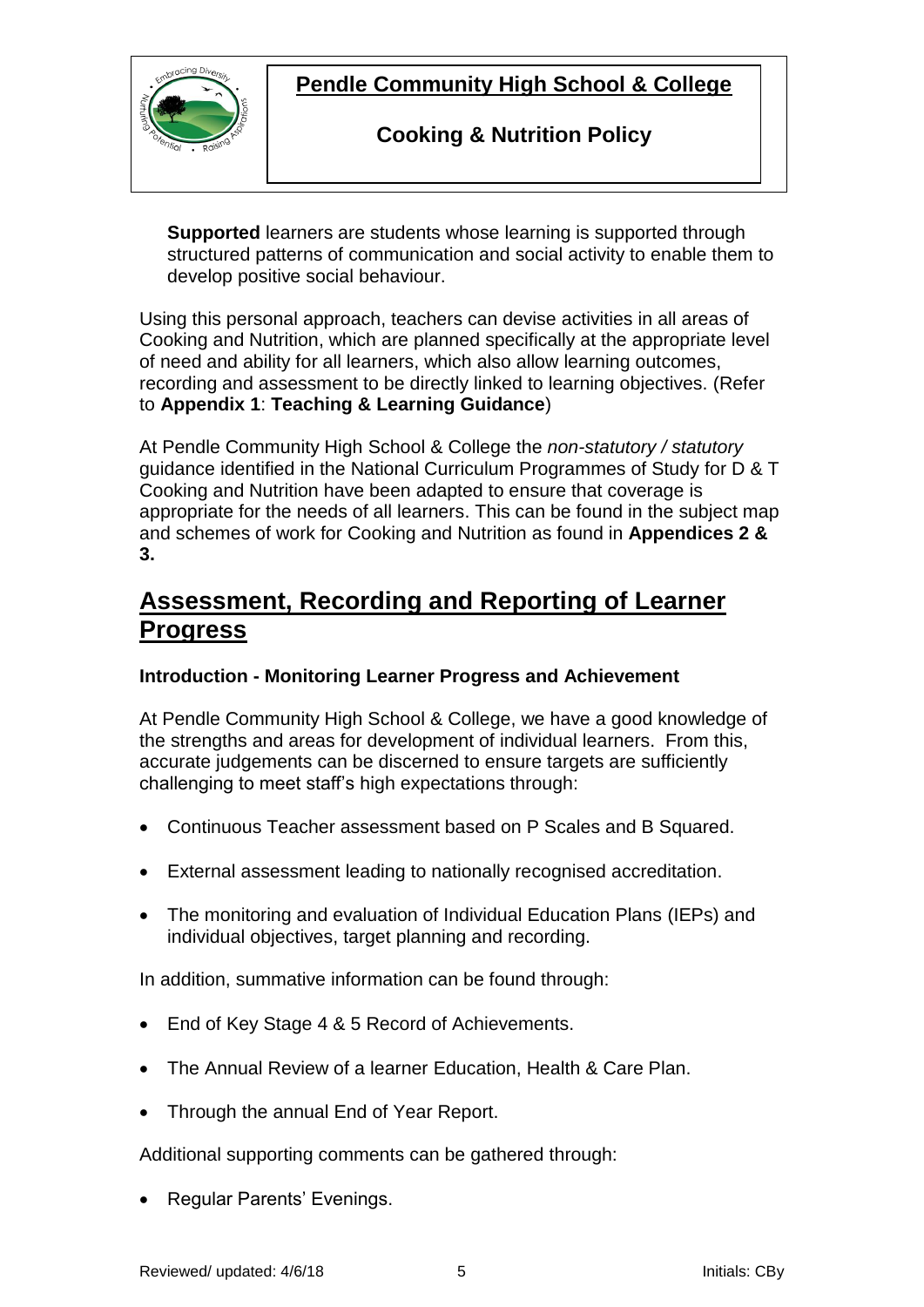

### **Cooking & Nutrition Policy**

Comments and input from parents and other professionals.

These contribute to supporting the staff team to fully monitor, evaluate and record learner's progress.

# **Subject Development and Resources**

The whole school development of Cooking and Nutrition and purchase of resources for is planned through the annual Subject Development Planning cycle and expenditure evaluated as part of that process.

The Subject Leader is responsible for providing a regularly updated audit of resources available for their subject area which is made available to all teachers with a further copy available in the staff work room and relevant storage area.

Storage:

- There should be no nut based foods in the Food Store or used in ANY recipe this includes produce such as coconut milk.
- Food should be stored appropriately and labelled clearly if removed from its original packaging in either in the Food Store in the designated containers, in the fridge or freezer, according to the food labels with gluten free ingredients and products being kept separate and clearly labelled.
- Any tinned foods that have been opened and need to be stored need to be transferred to a plastic tub with the date clearly written on the lid and refrigerated.
- Any produce placed in the freezer needs to be clearly labelled and dated. Freezer produce has a shelf life of 3 months and therefore needs to be disposed of 3 months after the date of freezing.
- Food should be wrapped and kept according to the sell-by-date.
- Cooked food must be quickly cooled and stored in the pupil food fridge. Food can be left to cool at room temperature for 1 ½ hours. Hot food must not be transferred straight to the fridge as this will cause condensation and force the internal temperature above 5˚C
- A limited supply of dry food ingredients such as flour, sugar, seasonings and fats/oils are stored in the Food Store or fridge. New supplies are rotated to ensure that older stock is used first. This is funded by voluntary contributions from parents at the start of the academic year.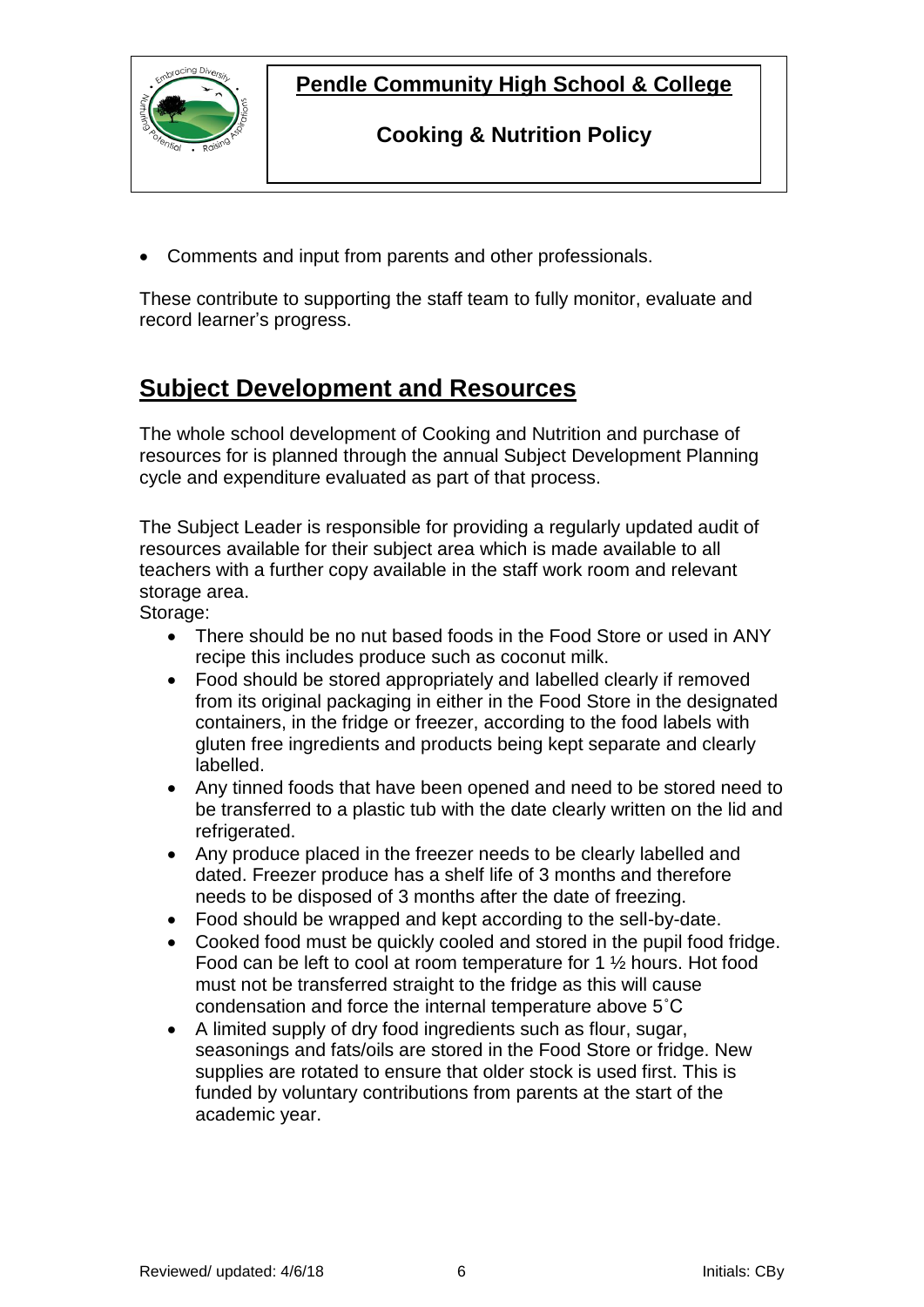

## **Cooking & Nutrition Policy**

Preparation:

- Students should only enter with a member of staff.
- All staff must model personal hygiene, wear an apron, tie hair back where necessary and remove jewellery.

- All entering the room MUST wash their hands at the hand wash basin, using soap and a paper towel.
- Students should be discouraged from licking their hands or touching their faces, re-washing hands when they do.
- Food preparation tables should be scrubbed down with hot soapy water and thoroughly dried with a clean cloth.
- Tools should be checked prior to cooking.
- Equipment cupboards and drawers must be checked as part of the lesson, leaving the Food Room ready for the next class.
- Cooked foods MUST be kept separate from raw foods.
- Correct temperatures MUST be used for cooking.
- Correct temperatures MUST be used for storing in fridges and freezers.
- Food or boiling liquids cooking on the hob must not be left unattended.
- Correct food hygiene rules MUST be adhered to.
- Food to be taken home should be put in a clean container with a lid.
- Re-heating dishes at home- students should be given clear instructions on oven temperatures and timings for re-heating food products cooked at school.
- Food should not be left out uncovered.

### **Areas for development:**

Risk assessments have been written for small equipment. The creation of a risk assessment folder is now required. PCHS&C adopted the LCC risk assessment policy which was agreed when the auditor visited school in Spring 2017.

# **Health and Safety**

The Subject Leader for Cooking and Nutrition has a general responsibility for the application of the LA and Schools Safety Policies within their subject area and are directly responsible to the Headteacher for the application of all health, safety and welfare measures and procedures within their own department/ area or work.

All employees working within the subject area and/ or specialist room have a responsibility to take reasonable care of their own health, safety (including suitable dress and footwear) and welfare of other persons who may be affected by their acts or omissions while at work. They also have a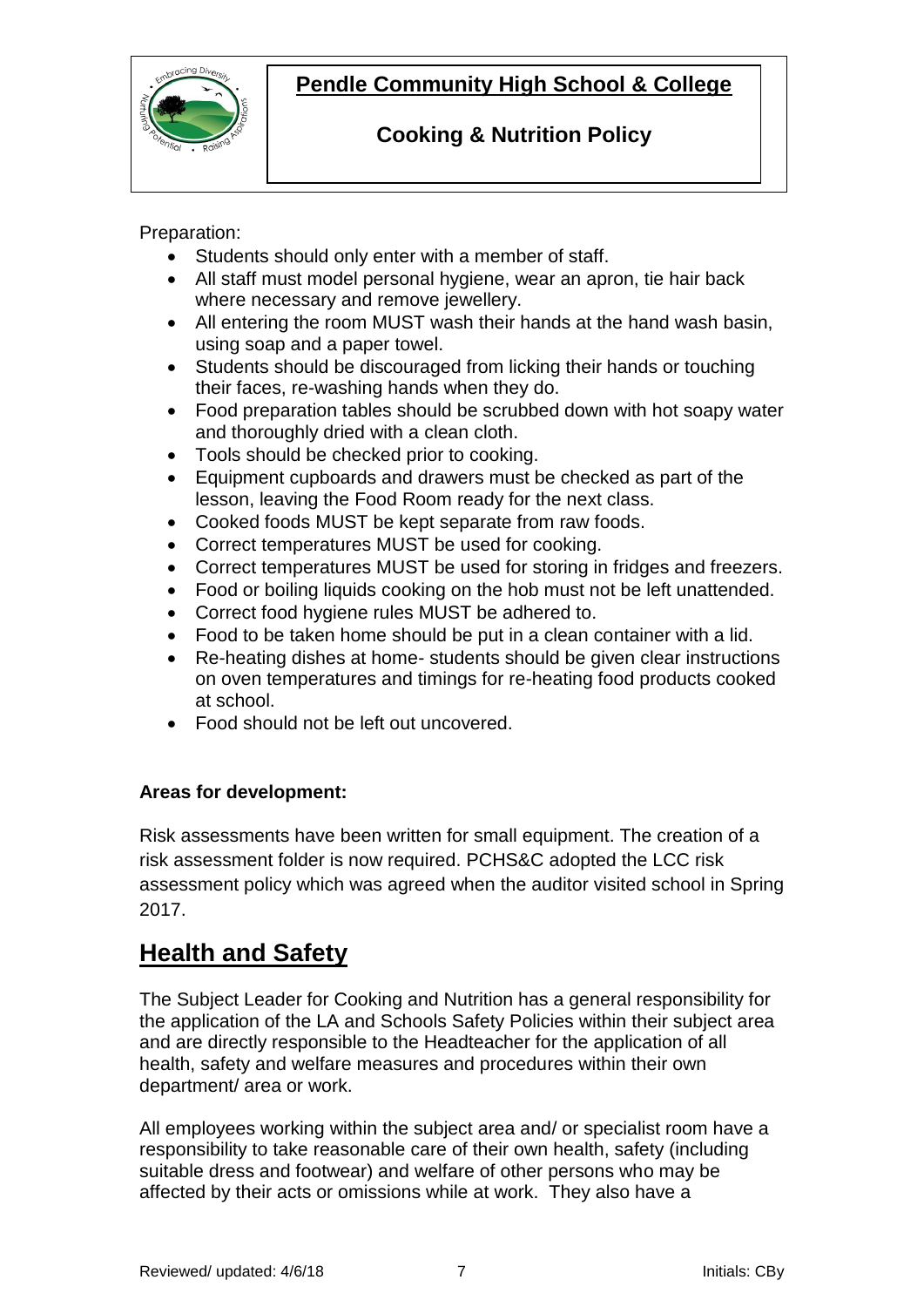

## **Cooking & Nutrition Policy**

 responsibility to co-operate with the Subject Leader so that employers can comply with their statutory duties and specific responsibilities in terms of Health and Safety as identified below:-

- It is advisable that all members of staff using the Food Room have a Food Hygiene certificate.
- Jewellery, except for wedding/engagement rings, must be covered or removed. If removed, it is the responsibility of the member of staff to take care of their belongings.
- Nail varnish should not be worn when preparing food.
- The Food Room **MUST** remained locked when not in use.
- Sharp knives must be placed in the labelled box and locked in the Food Store. They **cannot** be borrowed for lessons out of the Food Room.
- The gas isolator switch MUST be switched off when leaving the Food Room and all cookers switched off.
- Protective aprons are supplied by school and laundered weekly or when required.
- Thick, high quality oven gloves are provided and washed as required. Pupils are taught to use them at all times when placing foods into, or removing them from a hot oven.
- Dishcloths and tea towels are laundered every day.
- Report damaged resources to subject leader. Any damages to static equipment to be reported via the Lend Lease desk and recorded.
- Spills are dealt with immediately to avoid slips.
- Food preparation equipment should not be used for other purposes and should not be removed from the food room to prevent cross contamination or loss of equipment.
- Any cuts or sores should be correctly covered with a waterproof dressing. If it is not possible to cover the wound the child should not handle food.
- Any person suffering from any form of food poisoning symptoms or ear, nose or throat infection should not handle foods until they have recovered.
- Deep fat frying and boiling sugars are NOT permitted at PCHS.

### **High Risk Foods**

High risk foods are most high protein foods which support the growth of food poisoning bacteria and won't be cooked any further, these include:

- Cooked poultry
- Cooked meats
- Dairy produce (milk, cream etc.)
- Soups, sauces and stocks
- Shellfish, seafood
- Eggs and egg products.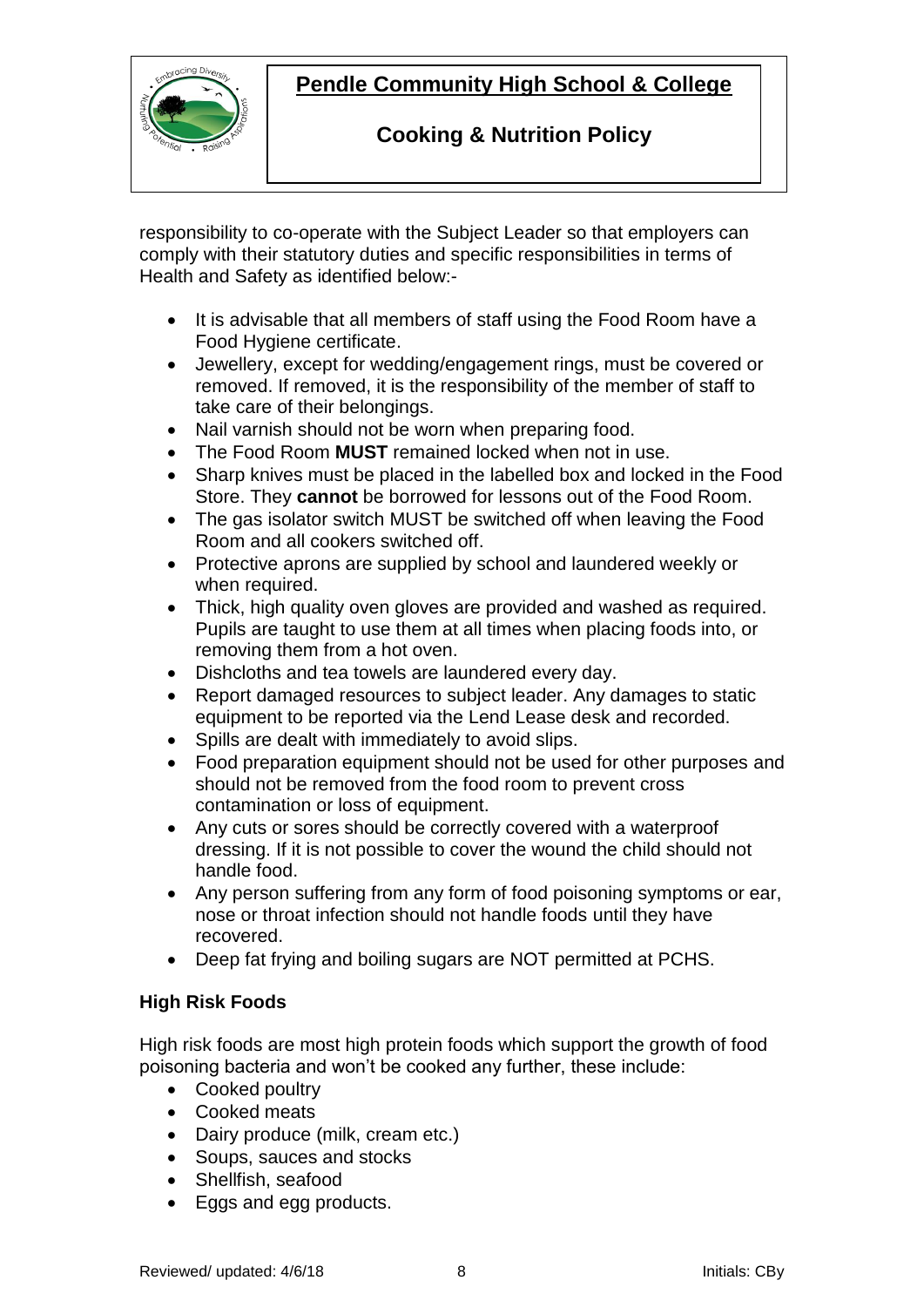

## **Cooking & Nutrition Policy**

- Cooked rice.
- Any high risk foods are kept in the refrigerator until the end of the day. Learners are instructed to put these foods in the refrigerator as soon as they get home and insist they are eaten as soon as possible.

- Hazards Analysis Critical Control Point when planning food practical tasks, learners are required, with support, to identify possible hazards in the making process.
- Hazards Analysis Critical Control Points are undertaken by staff for High Risk Foods and are to be kept alongside risk assessments.
- Due to concerns about the correct storage of high risk foods at home, the unknown temperature and time in which they would be transferred to school and therefore the possibility of meat becoming contaminated, raw or cooked meats or fish should not be brought in by students to school. The new units of work have focused on non-meat products to prevent the possibility of food poisoning.

### **Special Dietary Needs**

All parents are contacted to determine if any learners have any special dietary requirements or allergies to food. At PCHS&C we always take into consideration that some learners may:

- Be allergic or intolerant to certain foods
- Have a disorder which limits the types of foods they can eat
- Have religious reasons which means they must avoid certain foods
- Be vegetarian or vegan and may need to avoid certain foods containing animal products

All of our parents are required to provide permission for their child to take part in food tasting and preparation activities and these are renewed every year.

### **Appendices:**

- **1. Teaching & Learning Guidance**
- **2. Subject Maps for Key Stages 3 & 4**
- **3. Schemes of Work**

### **Footnote:**

**This curriculum policy for Cooking & Nutrition should be read in conjunction with the following policies:**

- **Whole School Policy for Curriculum, School Organisation, Curriculum Planning and Assessment Reporting & Recording (2016)**
- **Autism Policy (2016)**
- **Intensive Interaction Policy (2016)**
- **AAC Policy (2016)**